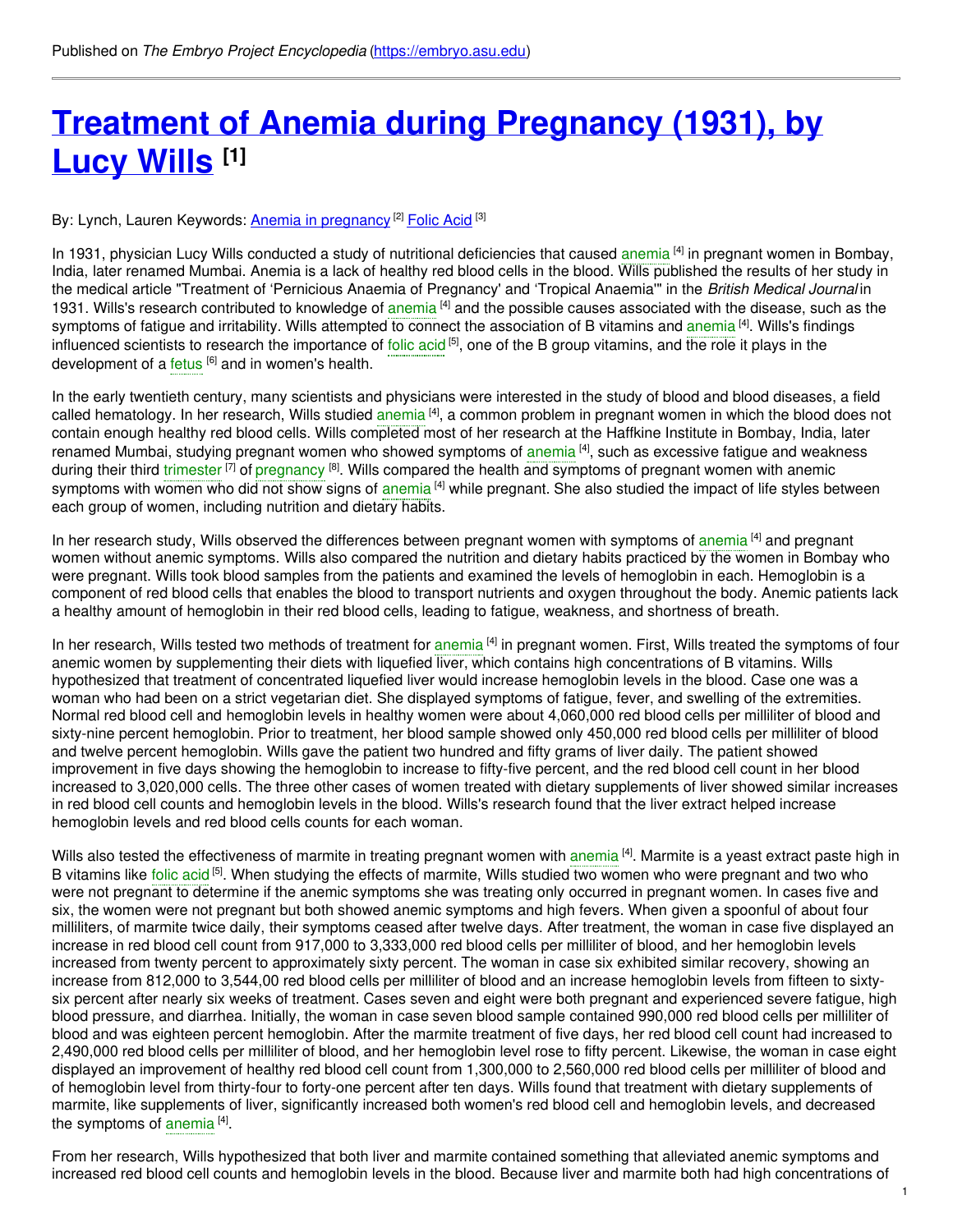B vitamins and they both effectively treated [anemia](https://embryo.asu.edu/search?text=anemia) <sup>[4]</sup>, Wills claimed low B vitamin levels were the cause of anemia <sup>[4]</sup> and could be avoided through a diet rich in B vitamin. After the study, Wills continued to treat the women with both liver and marmite to improve and maintain their health during their pregnant.

Wills's' findings stimulated Bryan Hibbard to later research the role of [folic](https://embryo.asu.edu/search?text=folic%20acid) acid <sup>[5]</sup> in women's health during [pregnancy](https://embryo.asu.edu/search?text=pregnancy) <sup>[8]</sup>. Hibbard continued researching the correlation between [folic](https://embryo.asu.edu/search?text=folic%20acid) acid <sup>[5]</sup> and the complications women were experiencing with low hemoglobin levels. He further demonstrated the relationships between [folic](https://embryo.asu.edu/search?text=folic%20acid) acid <sup>[5]</sup> and women's health and fetal development.

## **Sources**

- 1. Hibbard, Bryan. "The Role of Folic Acid in Pregnancy". *British Journal of Obstetrics and Gynaecology: An International Journal of Obstetrics & Gynaecology* 71 (1964): 529–42.
- 2. Roe, Daphne A. "Lucy Wills (1888–1964) A Biographical Sketch." *The Journal of Nutrition* 108 (1978): 1377–83.
- 3. Wills, Lucy. "Treatment of 'Pernicious Anaemia of Pregnancy' and 'Tropical Anaemia'". *The British Medical Journal* 1 (3676) (1931): 1059–64. <u>[http://www.ncbi.nlm.nih.gov/pmc/articles/PMC2314785/](http://www.ncbi.nlm.nih.gov/pmc/articles/PMC2314785/%20) <sup>[9]</sup> (Accessed May 6, 2016).</u>
- 4. Wills, Lucy, Barbara D. F. Evans. "Tropical Macrocytic Anaemia: Its Relation to Pernicious Anaemia". *The Lancet* 2 (1938): 416–21. [http://www.sciencedirect.com/science/article/pii/S0140673600416156](https://www.sciencedirect.com/science/article/pii/S0140673600416156) <sup>[10]</sup> (Accessed May 6, 2016).

In 1931, physician Lucy Wills conducted a study of nutritional deficiencies that caused anemia in pregnant women in Bombay, India, later renamed Mumbai. Anemia is a lack of healthy red blood cells in the blood. Wills published the results of her study in the medical article 'Treatment of 'Pernicious Anaemia of Pregnancy' and 'Tropical Anaemia'' in the British Medical Journal in 1931. Wills' sresearch contributed to knowledge of anemia and the possible causes associated with the disease, such as the symptoms of fatigue and irritability. Wills attempted to connect the association of B vitamins and anemia. Wills's findings influenced scientists to research the importance of folic acid, one of the B group vitamins, and the role it plays in the development of a fetus and in women's health.

### **Subject**

<mark>[Anemia](https://embryo.asu.edu/library-congress-subject-headings/anemia) <sup>[11]</sup> [Anaemia](https://embryo.asu.edu/library-congress-subject-headings/anaemia) <sup>[12]</sup> [Pernicious](https://embryo.asu.edu/library-congress-subject-headings/pernicious-anemia) anemia <sup>[13]</sup> [Wills,](https://embryo.asu.edu/library-congress-subject-headings/wills-lucy) Lucy <sup>[14]</sup> [Folic](https://embryo.asu.edu/library-congress-subject-headings/folic-acid) acid <sup>[15]</sup> Anemia in [pregnancy](https://embryo.asu.edu/library-congress-subject-headings/anemia-pregnancy) <sup>[16]</sup> [Haffkine](https://embryo.asu.edu/library-congress-subject-headings/haffkine-institute) Institute <sup>[17]</sup> Hibbard,</mark> Bryan M. <sup>[18]</sup> [Erythrocytes](https://embryo.asu.edu/library-congress-subject-headings/erythrocytes) <sup>[19]</sup> Red [blood](https://embryo.asu.edu/library-congress-subject-headings/red-blood-cells) cells <sup>[20]</sup> Vitamin B [Complex](https://embryo.asu.edu/medical-subject-headings/vitamin-b-complex) <sup>[21]</sup> [Hemoglobins](https://embryo.asu.edu/library-congress-subject-headings/hibbard-bryan-m) <sup>[22]</sup>

#### **Topic**

[Experiments](https://embryo.asu.edu/topics/experiments)<sup>[23]</sup>

#### **Publisher**

Arizona State University. School of Life Sciences. Center for Biology and Society. Embryo Project Encyclopedia.

#### **Rights**

Copyright Arizona Board of Regents Licensed as Creative Commons Attribution-NonCommercial-Share Alike 3.0 Unported (CC BY-NC-SA 3.0) http://creativecommons.org/licenses/by-nc-sa/3.0/

#### **Format**

<u>[Articles](https://embryo.asu.edu/formats/articles)</u>  $^{[24]}$ 

**Last Modified** Wednesday, July 4, 2018 - 04:40

**DC Date Accessioned** Thursday, April 20, 2017 - 22:05

**DC Date Available** Thursday, April 20, 2017 - 22:05

**DC Date Created**

2017-04-20

#### **DC Date Created Standard**

Thursday, April 20, 2017 - 07:00

**c** [Contact](https://embryo.asu.edu/contact) Us